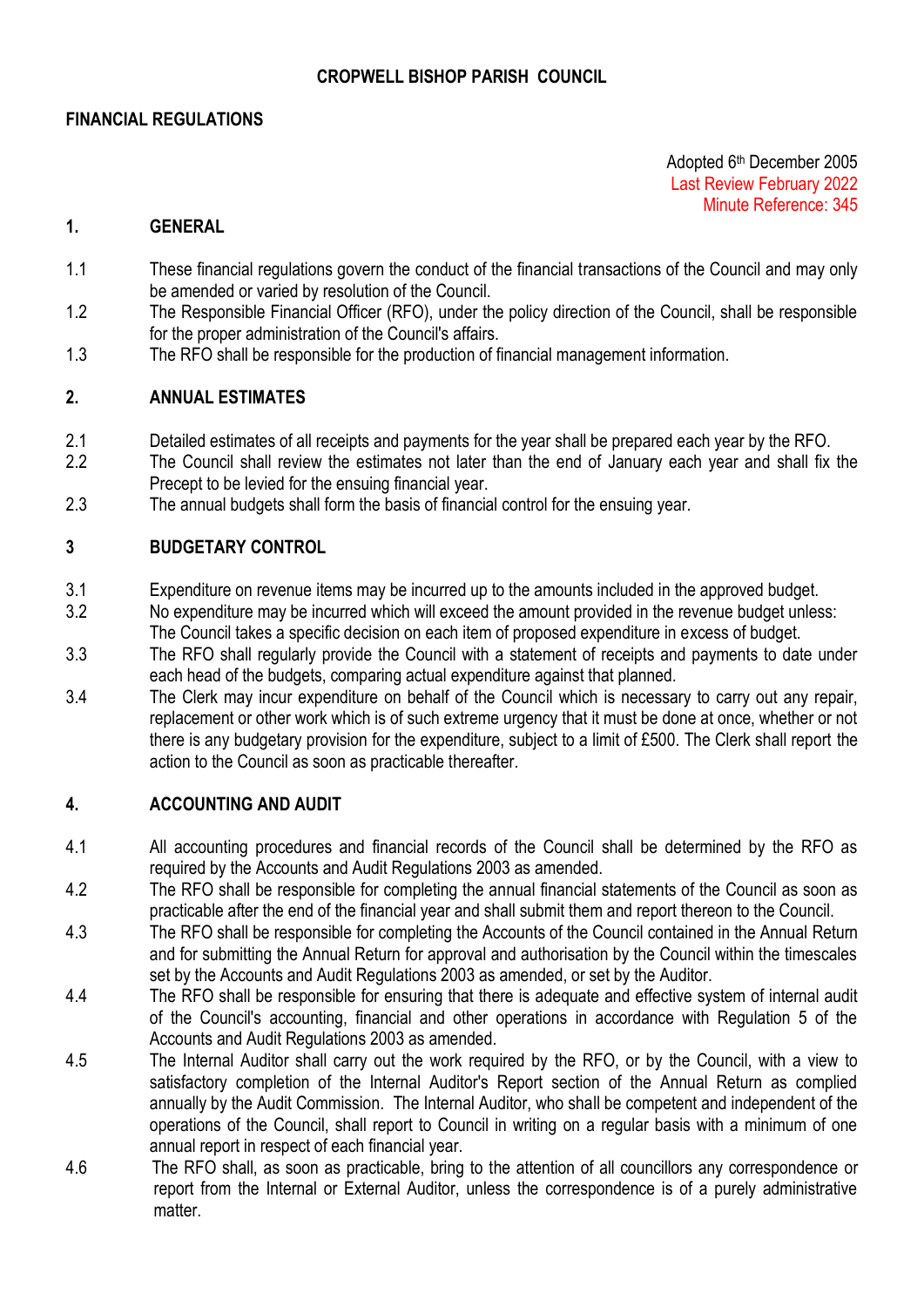# **5. BANKING ARRANGEMENTS AND CHEQUES**

- 5.1 The Council's banking arrangements shall be made by the RFO and approved by the Council. They shall be regularly reviewed for efficiency.
- 5.2 A schedule of the payments required, forming part of the Agenda for the Meeting, shall be prepared by the RFO and, noting the relevant invoices, be presented to Council and will be shown in the Minutes of the Meeting.
- 5.3 Cheques or BACS payments drawn on the bank account shall be signed by two authorised members of Council.
- 5.4 To indicate agreement of the details shown on the cheque or order for payment with the counterfoil and the invoice or similar documentation, the signatories shall each also initial the cheque counterfoil or BACS payment schedule.

# **6 PAYMENT OF ACCOUNTS**

- 6.1 All payments shall be effected by cheque, BACS or other (direct debit) order drawn on the Council's bankers. The Clerk is authorized to incur budgeted expenses on Councils business card to the value of £1,000.00.
- 6.2 All invoices for payment shall be examined, verified and certified by the Clerk. The Clerk shall satisfy him/herself that the work, goods or services to which the invoice relates shall have been received, carried out, examined and approved.
- 6.3 The RFO shall examine invoices in relation to arithmetic accuracy and shall analyse them to the appropriate expenditure heading. The Clerk shall take all steps to settle all invoices submitted, and which are in order, at the next available Council Meeting.
- 6.4 If a payment is necessary to avoid a charge to interest under the Late Payment of Commercial Debts (Interest) Act 1998, and the due date for payment is before the next scheduled Meeting of Council, where the Clerk certifies that there is no dispute or other reason to delay payment, the Clerk may take all steps necessary to settle such invoices provided that a list of such payments shall be submitted to the next appropriate meeting of Council.
- 6.5 The RFO may provide petty cash for the purpose of defraying operational and other expenses. Vouchers for payments made shall be forwarded to the RFO with a claim for reimbursement.:

a) The RFO shall maintain as petty cash float for the purpose of defraying operational and other expenses. Vouchers for payments made from petty cash shall be kept to substantiate the payment.

b) Income received must not be paid into the petty cash float but must be separately banked, as provided elsewhere in these regulations.

c) Payments to maintain the petty cash float shall be shown separately on the schedule of payments presented to Council.

6.6 All invoices paid since the previous meeting and invoices awaiting for payment shall be itemised and presented at every council meeting. Two members must initial the document to authorise payments.

# **7 PAYMENT OF SALARIES**

- 7.1 The payment of all salaries shall be made in accordance with payroll records and the rules of PAYE and National Insurance currently operating, and salaries shall be as agreed by Council.
- 7.2 Payment of salaries and payment of deductions from salary such as may be made for tax, national insurance and pension contributions, may be made in accordance with the payroll records and on the appropriate dates, provided that each payment is reported to and ratified by the next available Council Meeting.
- 7.3 All salaries are made by BACS transaction.

## **8 LOANS AND INVESTMENTS**

- 8.1 All loans and investments shall be negotiated in the name of the Council and shall be for a set period in accordance with Council policy.
- 8.2 All investments of money under the control of the Council shall be in the name of the Council.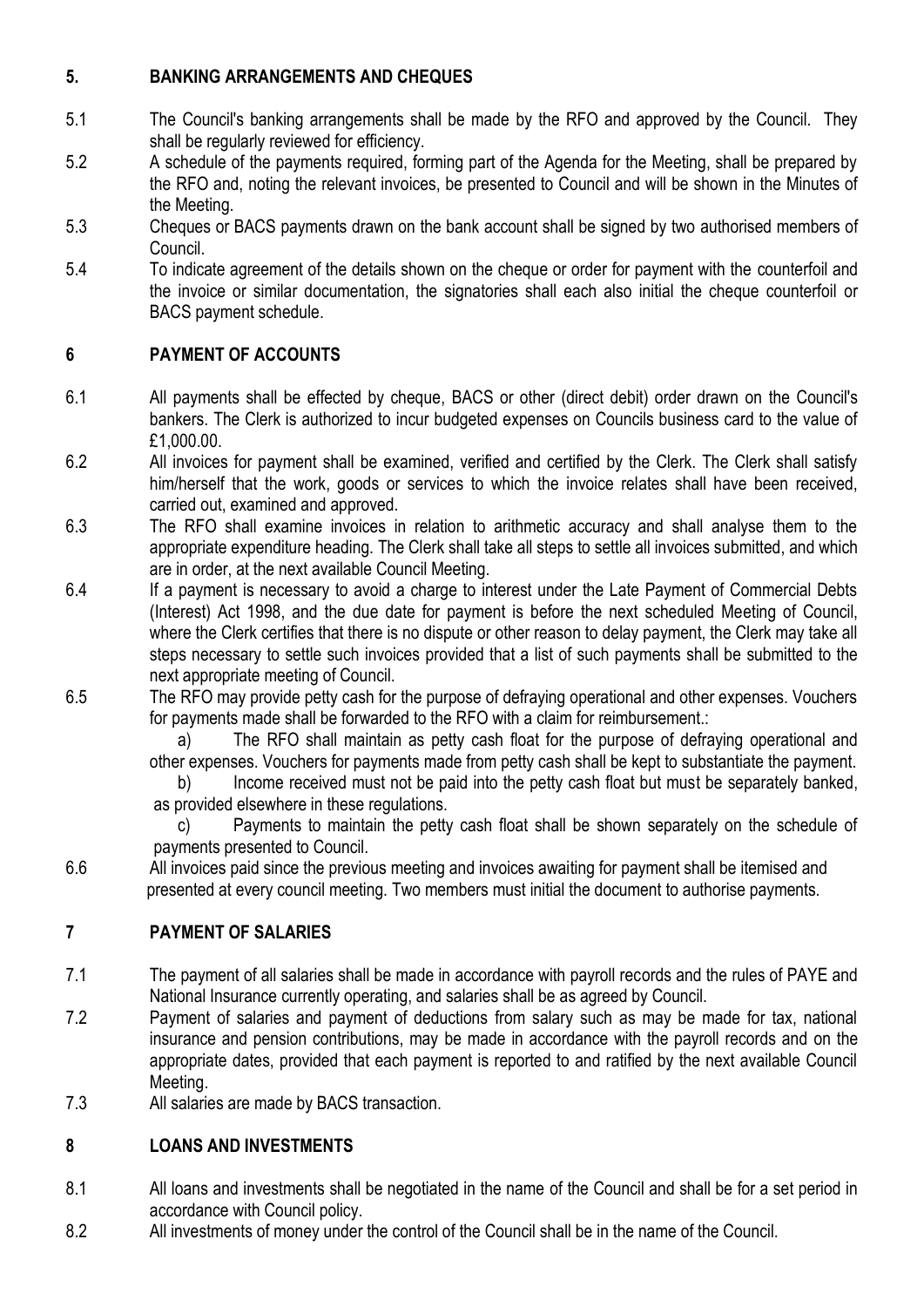# **9 INCOME**

- 9.1 The collection of all sums due to the Council shall be the responsibility of and under the supervision of the RFO.
- 9.2 Particulars of all charges to be made for work done, services rendered or goods supplied shall be agreed annually by the Council, notified to the RFO and the RFO shall be responsible for the collection of all accounts due to the Council.
- 9.3 The Council will review all fees and charges annually, following a report of the Clerk.
- 9.4 Any sums found to be irrecoverable and any bad debts shall be reported to the Council and shall be written off in the year.
- 9.5 All sums received on behalf of the Council shall be banked intact as directed by the RFO. In all cases, all receipts shall be deposited with the Council's bankers with such frequency as the RFO considers necessary.
- 9.6 The origin of each receipt shall be entered on the paying-in slip.
- 9.7 Personal cheques shall not be cashed out of money held on behalf of the Council.
- 9.8 The RFO shall promptly complete any VAT Return online that is required on a quarterly basis.
- 9.9 Where any significant sums of cash are regularly received by the Council, the RFO shall take such steps as are agreed by the Council to ensure that more than one person is present when the cash is counted in the first instance, that there is a reconciliation to some form of control such as ticket issues, and that appropriate care is taken in the security and safety of individuals banking such cash.

### **10 ORDERS FOR WORK, GOODS AND SERVICES**

- 10.1 An official order or letter shall be issued for all work, goods and services by the clerk.
- 10.2 All members and Officers are responsible for obtaining value for money as all times. An officer issuing an official order is to ensure as far as reasonable and practicable that the best available terms are obtained in respect of each transaction.
- 10.3 The RFO shall verify the lawful nature of any proposed purchase before the issue of any order, and in the case of new or infrequent purchases or payments, the RFO shall ensure that the statutory authority shall be reported to the meeting at which the order is approved so that the Minutes can record the power being used.

#### **11 CONTRACTS**

- 11.1 Procedures as to contracts are laid down as follows:
	- (a) Every contract shall comply with these financial regulations, and no exceptions shall be made otherwise than in an emergency.
	- (b) Where it is intended to enter into a contract exceeding £1,000 the Clerk shall invite tenders from at least three firms.
	- (c) If less than three tenders are received for contracts above £1,000 or if all the tenders are identical the Council may make such arrangements as it thinks fit for procuring the goods or materials or executing the works.
	- (d) The Council shall not be obliged to accept the lowest or any tender, quote or estimate.

## **12. PAYMENTS UNDER CONTRACTS FOR BUILDING OR OTHER CONSTRUCTION WORKS**

- 12.1 Payments on account of the contract sum shall be made within the time specified in the contract by the RFO upon authorised certificates of the architect or other consultants engaged to supervise the contract (subject to any percentage withholding as may be agreed in the particular contract).
- 12.2 Where contracts provide for payment by instalments the RFO shall maintain a record of all such payments. In any case where it is estimated that the total cost of work carried out under a contract, excluding agreed variations, will exceed the contract sum of 5% or more a report shall be submitted to the Council.
- 12.3 Any variation to a contract or addition to or omission from a contract must be approved by the Council and Clerk to the Contractor in writing, the Council being informed where the final cost is likely to exceed the financial provision.